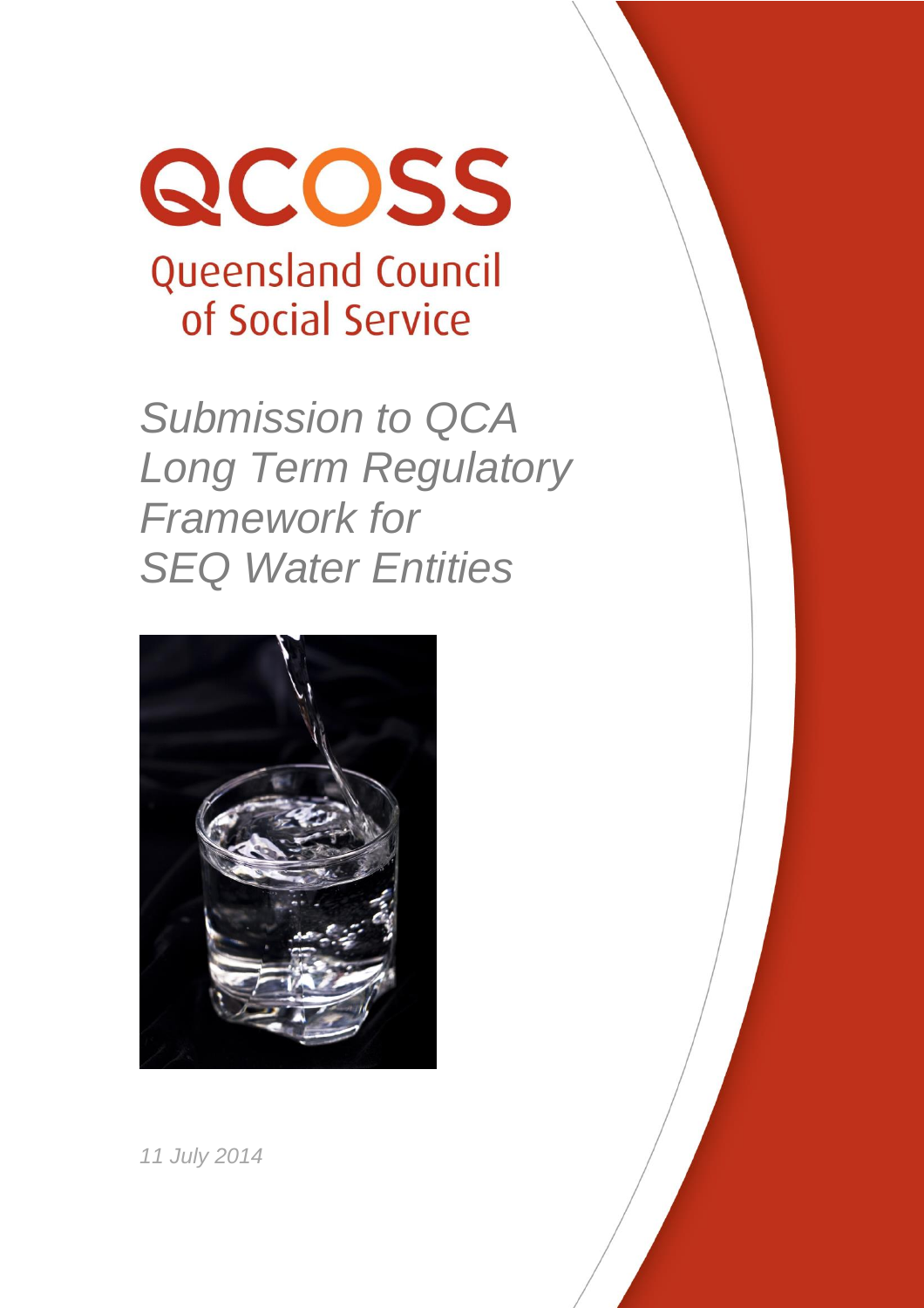



## **About QCOSS**

The Queensland Council of Social Service (QCOSS) is Queensland's peak representative body for the community services sector. QCOSS represents approximately 600 member organisations working across Queensland in a broad range of portfolios. QCOSS supports community organisations and works to address the causes of poverty and disadvantage.

QCOSS receives funding from the Department of Energy and Water Supply (DEWS) to undertake work on behalf of Queensland consumers, and particularly vulnerable and low income households, in relation to water matters.

In conducting this work we consult and collaborate with our members and other community sector and consumer organisations across the State. We also draw on the experience and practice in other jurisdictions through our Council of Social Service (COSS) network and relationships with other community sector organisations and consumer groups in other states and territories.

#### **Introduction**

QCOSS welcomes the initiative of the Queensland Government to put in place a long term regulatory framework for the five water entities ("the entities") involved in providing retail and distribution water services in South East Queensland (SEQ). QCOSS also acknowledges the Queensland Government's recent Direction<sup>1</sup> to the Queensland Competition Authority (QCA) to review the bulk water price in SEQ. This is also welcomed as we understand the bulk price and its price path have contributed to recent price increases for some SEQ households.

It is important that the voices of Queensland water consumers are represented in this consultation and, given that water supply is an essential service, especially the voice of those experiencing poverty and disadvantage. QCOSS therefore takes this opportunity to provide the QCA with this submission which responds to the two position papers on:

- the Long Term Regulatory Framework for SEQ Water Entities; and
- the SEQ Long Term Regulatory Framework Pricing Principles.

This submission does not address the technical paper which the QCA has produced on the Annual Performance Reporting – Implementation Issues.

This submission focuses on a number of key areas and includes recommendations and comments relating to:

- 1. The Queensland Government's Direction to the QCA
- 2. The level of regulation in the QCA's proposed approach
- 3. Consumer engagement
- 4. Service standards
- 5. Pricing principles

 $\overline{a}$ <sup>1</sup> Queensland Government, (2014), Minister's Referral Notice to Queensland Competition Authority, Review of SEQWATER Bulk Water Prices 2015-18. Please find link [http://www.qca.org.au/getattachment/e15ef4bb-](http://www.qca.org.au/getattachment/e15ef4bb-5097-4193-b1cc-0b4b49d3de00/Minister-s-Referral-Notice.aspx)[5097-4193-b1cc-0b4b49d3de00/Minister-s-Referral-Notice.aspx.](http://www.qca.org.au/getattachment/e15ef4bb-5097-4193-b1cc-0b4b49d3de00/Minister-s-Referral-Notice.aspx)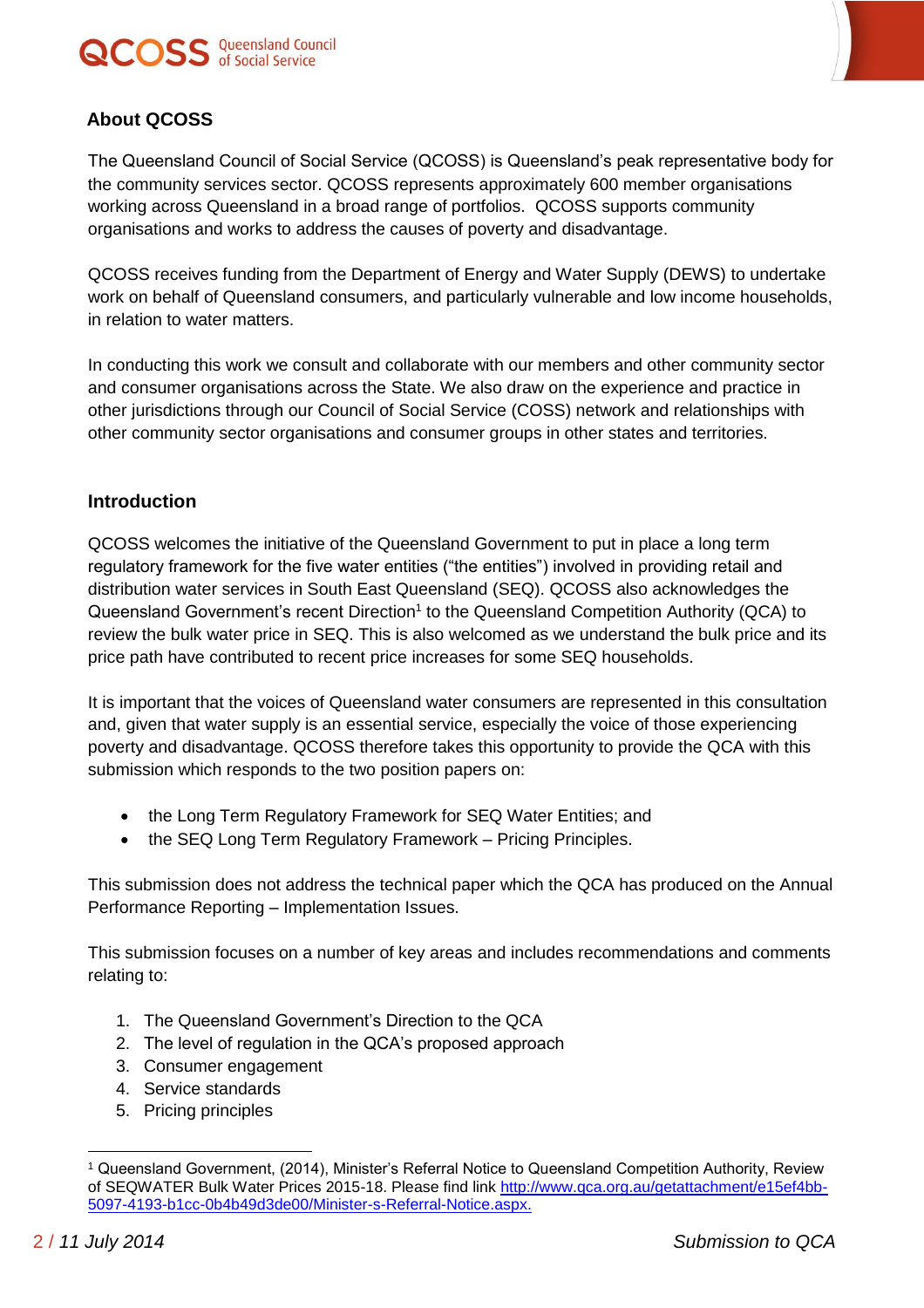

This submission also includes a short section on the specific role of the economic regulator in protecting the interests of including low-income and vulnerable consumers.

### **1. The Direction from the Queensland Government**

This review is a significant policy reform that will build on previous approaches to economic regulation, namely, monopoly prices oversight and price monitoring in SEQ. It is an opportunity to put in place a long term framework that provides regulatory certainty for both consumers and water entities. To date the QCA has not found any exercise of market power for Unitywater or Queensland Urban Utilities.<sup>2</sup> The first price monitoring review of the three local government's water services found that the Logan and Gold Coast were also not exercising market power. Although the QCA was not able to establish if Redland Water was exercising market power, its concerns are being taken into account in setting of Redland's prices for 2014-15. Overall this is a good base to build a long term framework that in QCOSS's view is seeking to place the protection of consumers' interests as its central focus.

The Direction points to a principled approach to regulation underpinned by a clear and robust objective which is:

*'To protect the long term interests of the users of SEQ water and sewerage services by ensuring the prices of these services reflect prudent and efficient costs, while promoting efficient investment in and use of these services, having regard to service reliability, safety and security over the long term '.*

The use of the word "protect" in the objective is especially important as in our view it imparts an obligation on the QCA to be proactive and consider ways in which users' interests can be protected. QCOSS's view is that this must be interpreted as a stronger focus on the interests of consumers in ensuring that costs are prudent and efficient. This is reinforced by the following additional requirements in the Direction which the regulatory framework must deliver:

- assisting customers to become more informed about water use, services and costs
- assessing tariff changes to identify potential price shocks for different customer groups
- facilitating improved engagement with consumers
- assessing non-price performance indicators that provide an indication of performance, including customer service responsiveness.

These requirements are important in recognition that residential consumers are not a homogenous group and that the scope and scale of their interests varies. QCOSS considers that these requirements acknowledge that when essential services such as water and sewerage are provided by a monopoly provider, customers need to be protected from market failure in terms of performance and access to services, as well as price.

 $\overline{a}$ <sup>2</sup> Queensland Competition Authority ( 2013a), Final Report SEQ Price Monitoring for 2012-13, Part A-Overview March 2014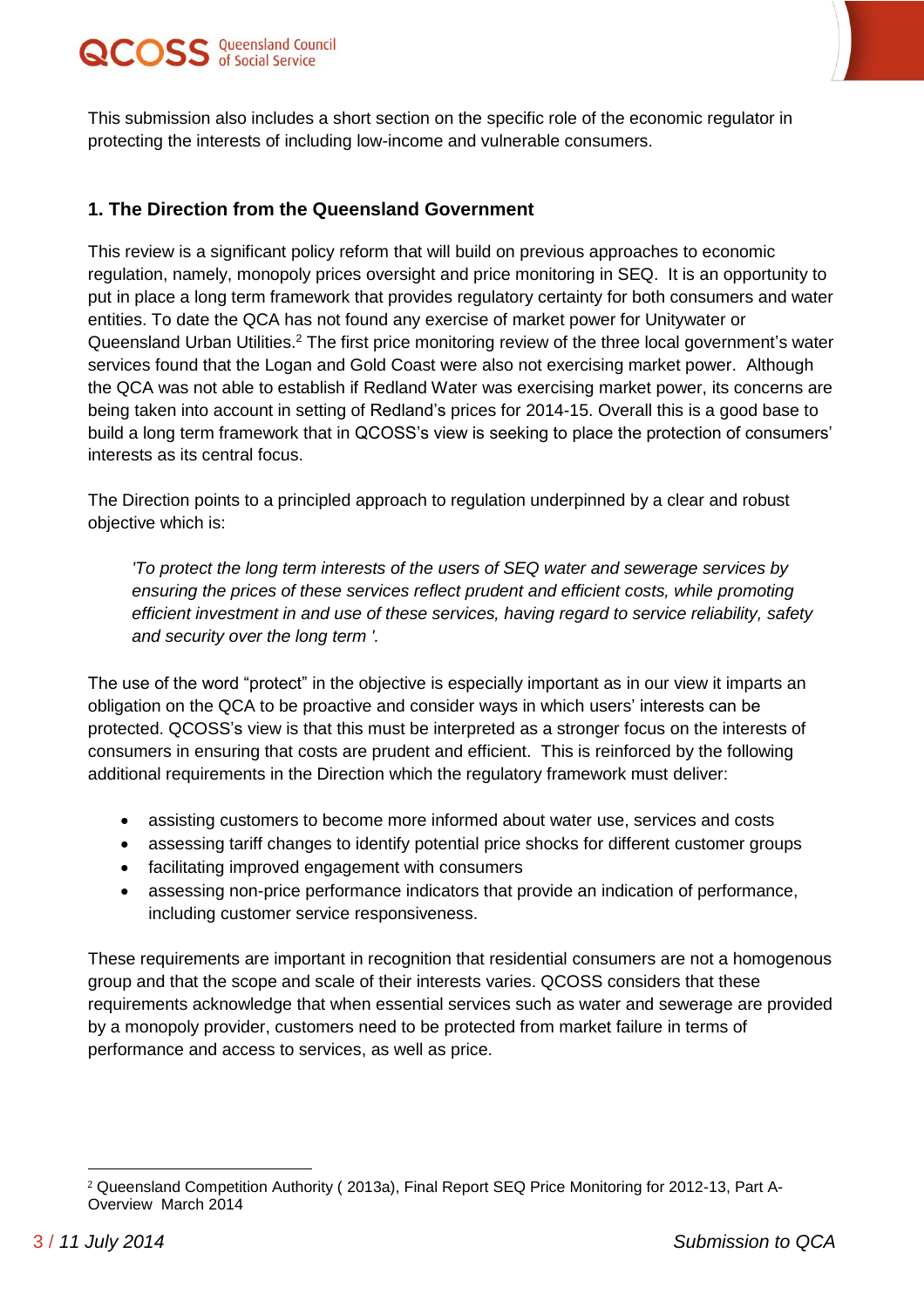



## **2. Level of regulation in the Annual Performance Monitoring (APM) approach**

QCOSS considers that it is essential that there is some form of economic regulation in the SEQ water market, given the very limited competitive forces apparent. We also consider that a very light-handed regulation, such as "monopoly prices oversight" which is the prevalent form of economic regulation in regional Queensland, would not be appropriate. There has been insufficient emphasis<sup>3</sup> on the demand side of the water sector to date, with limited understanding about what it means for consumers to make well-informed, engaged decisions. Customers are not homogenous and include residential and business customers who have different needs and different levels of opportunity and ability to engage with the water sector. Further, water issues, including pricing, are often very technical and customers are not knowledgeable or resourced to acquire the necessary level of knowledge to engage in the regulatory process to effectively hold water entities to account. This is particularly the case for low-income and vulnerable customers who have limited ability and power to engage with water entities.

Our comments in relation to the proposed APM framework are based on our understanding that the QCA has proposed this approach after considerable consultation with all stakeholders and an analysis of economic regulatory processes in other jurisdictions. We support the implementation of the APM, and believe it should be given the opportunity over time to assess how it will work. QCOSS recommends that the QCA include in its proposal that an independent, ex-post evaluation of the APM framework be carried out at appropriate periods following its implementation. This evaluation should consider whether the approach is cost-effective in meeting the overarching objective set in the Direction.

It is not possible at this stage for QCOSS to provide an ex-ante overall endorsement of the APM framework as it is a new and untested framework. We consider the APM a light-handed framework and it is not clear if it will be sufficient to incentivise the monopoly water entities to act as a private sector company would do in constantly drilling down into their operations and making transformational changes to drive in greater productivity. This is critical as it allows for moderation in costs and hence prices going forward, and especially moderates the potential for gold plating of capital or operations expenditure. An ex-post evaluation of APM would therefore be necessary to assess to what extent the APM framework is actively incentivising entities and consumers on a continuous basis to innovate and seek out efficiencies and achieve greater productivity.

QCOSS supports the QCA's recommendation of the inclusion of a price cap, CPI-X, type of regulation. Price-based regulation has a number of advantages over cost-based regulation which are not just related to the costs of regulation and resource intensiveness. These were highlighted recently in relation to the Victorian water market<sup>4</sup>, as follows:

 $\overline{a}$ <sup>3</sup> It is acknowledged that some customers at least, are exerting competitive-like pressures (which would be evident in a competitive market) in response to recent price rises. This is placing pressure on water entities to look for efficiencies and keep costs from not increasing. Also the inclusion of a priority for consumer engagement and empowerment in the recently released 30-Year Water Strategy – WaterQ - is insightful and rightly identifies that over time consumers will have to become more engaged and empowered. This mirrors the trend in the energy market and it is envisaged that in the water sector consumers over time will become more -informed and engaged.

<sup>4</sup> Independent Reviewer – Prof Graeme Samuels (May 2014) Economic regulation, governance and efficiency in the Victorian water sector (P38 and 39)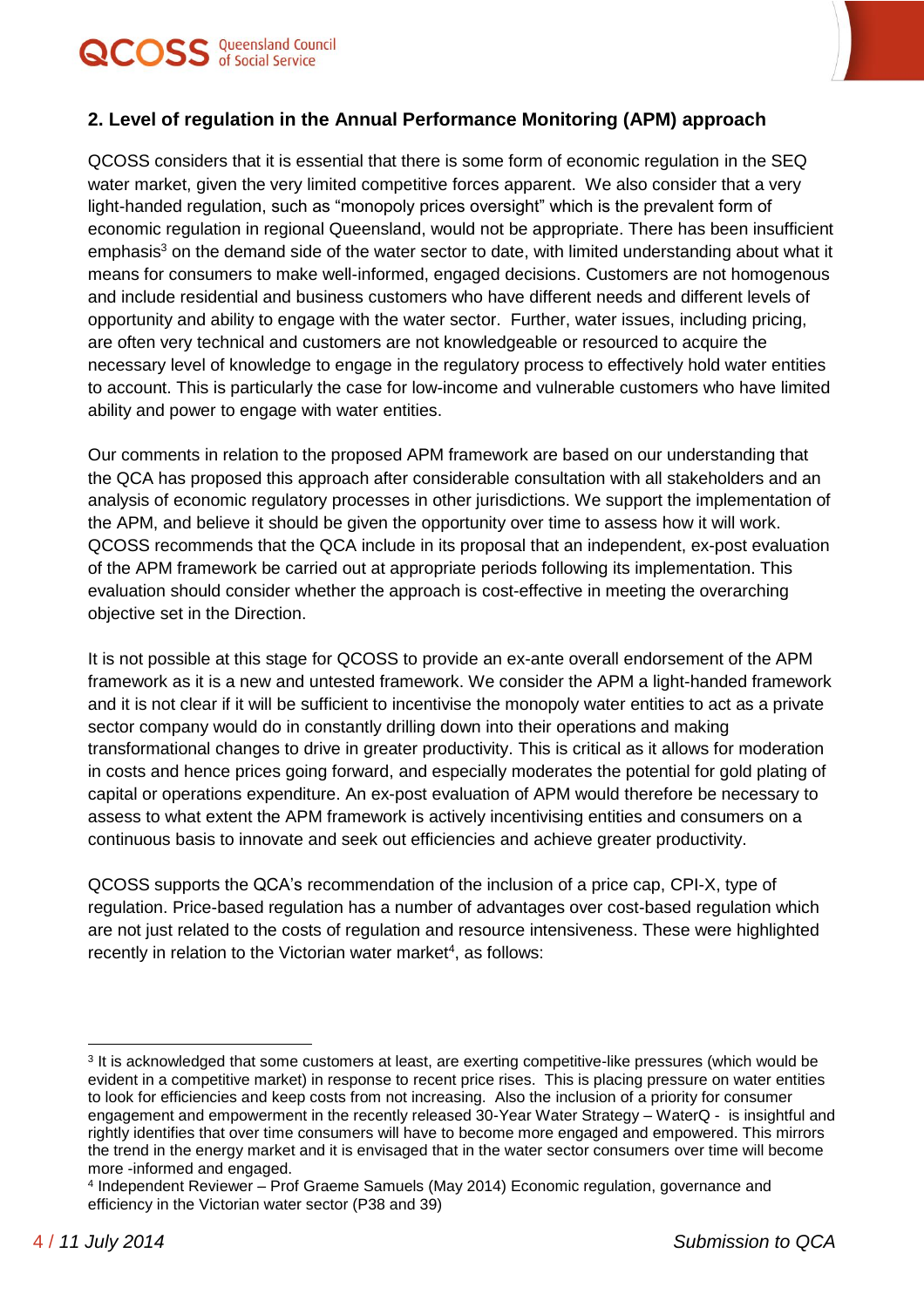

 Cost-based approaches create an incentive for water entities to "distort up" its reports costs. The only way to avoid this is by having a rigorous assessment of prudency and efficiency of expenditure which is time and resource intensive. Regulation based on inefficient costs harms consumers over the long term as inefficiency accumulates in the regulated business.

In contrast, price-based regulation provides water entities with a stronger incentive to reduce costs, avoid biases towards capital investment, and, although price constrained, businesses can retain any cost savings.

Furthermore, the annual process embedded in the APM proposed by the QCA has a number of advantages from the consumers' perspective. As the process is annual, there is a constant internal awareness of costs, questioning, review and reaction. This can have the benefit that there are no major price shocks, unlike the risk with a five-year price review where costs are reviewed only every five years and where prices may have to be put on a price-path to avoid shocks. This then raises the question of the subsidy (and who pays it) if there is a price path.

However, a risk with price-based regulation is that the cap may be set such that the entity may not recover adequate revenue and its performance will deteriorate. To counter this risk, the Direction has rightly given the QCA a role in relation to service standards. The APM's framework includes an assessment of a number of service standards and outlines how the QCA will make decisions to protect consumer interests in terms of the long term reliability, safety and security of water services. In situations where this may happen it is unclear to what extent there would be an immediate deterioration in performance. There may be a lag effect over which time the entity is not recovering sufficient revenue, which could result in a "catch up" and lead to significant price rises for consumers. It is therefore important to understand where this might be a risk with APM and if so how the QCA proposes to mitigate such a risk. For this framework to be effective, it is envisaged that the QCA would have to develop a very close and constructive working relationship with the entities, as well as a good knowledge of their business operations and forward capital programs.

A further aspect of the proposed APM framework which QCOSS supports is the "prospect" of a cost of service/deterministic review. Over time, once the APM has been evaluated; customers become more empowered to understand the drivers of the entities' costs; and entities demonstrate effective service through their performance against non-price indicators, it may not be necessary to retain the prospect of a cost of service/deterministic review. However, at the current time, QCOSS' strongly recommends this feature be included because:

- The power balance between the customer and the water entities is fundamentally different to other sectors, such as ports, where customers are large businesses who are wellinformed, well-resourced and can coordinate themselves to become effective advocates. This is not the case in the urban water sector where the customer base is less homogenous, more disparate and individual needs are more diverse.
- The Netserv Plan which is updated every five years and is endorsed by the Minister for State Development, Infrastructure and Planning – does not involve any robust scrutiny of costs for prudency and efficiency as would be the case in a cost-of-service type review.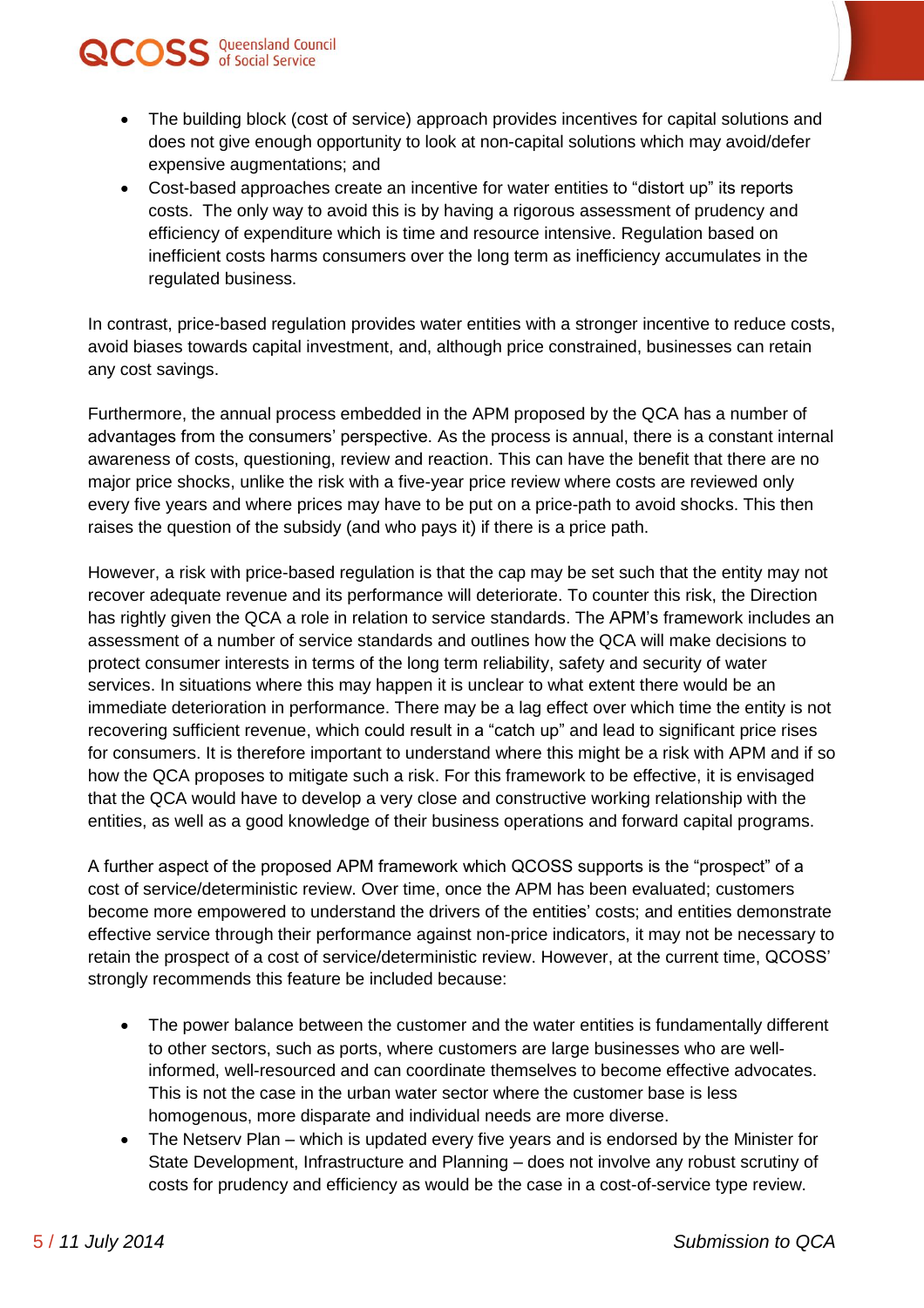

• The QCA clearly points out (P98 of the Position Paper) that its recommended approach will not involve prudency or efficiency review (unless specifically requested to do so). It is therefore important to at least include the prospect of such a review within the overall framework as over time the current prudent and efficient cost bases of the entities may get eroded and there will need to be some mechanism that can allow greater scrutiny and review.

Other specific comments which QCOSS makes on the APM include:

- The QCA has stated that "*consistent with other jurisdictions, specific triggers or performance criteria will not be defined. This follows from the difficulty of establishing criteria which can respond to the wide possible range of circumstances*". QCOSS' view is that these circumstances would cover a major tariff rebalancing and its impact on different groups of water users. While it may not be the case that in isolation such impacts would trigger a more detailed review, it must be noted that tariff reform can have a material impact on water bills (if not for all consumers, then for a particular subset of consumers). As such, major tariff changes will need to be included in any assessment and be able to inform the entities (or government) if they propose to mitigate the impact in any way. QCOSS is especially interested in ensuring that the impacts of tariff changes on low-income and vulnerable consumer groups are clearly identified and made public, and that steps are taken to identify how those impacts could be mitigated by either the entities and/or as recommended by the QCA. QCOSS supports the analysis of bill impacts provided by the QCA to date in relation to electricity prices where impacts on household electricity bills is broken into household groups, such as single-person households, large households with a pool and other categories of example household structures.
- Under the Direction, the QCA is directed under clause 3(b) to recommend how to manage potential price shocks for customers. QCOSS agrees this is a critical element of the framework; however it is not clear in the Position Paper how the proposed APM process will address this clause.

### **3. Customer engagement**

QCOSS welcomes the inclusion in the Direction of the requirement to develop best practice consumer engagement within the long term regulatory framework. Consumer engagement plays an important role in economic regulation as it:

- assists with greater transparency and information on the impact of entities' business decisions and prices on water users
- improves asymmetry of information and helps consumers makes better choices
- reduces the potential for discriminatory behaviour by monopoly entities
- can counter abuses of market power such as gold plating or rent seeking.

The QCA has made a number of recommendations (Recommendations 5.1 to 5.5) around consumer engagement. These recommendations are welcomed by QCOSS as there is a need to strengthen and increase the scope and scale of engagement by the water entities with their customers. As noted by the QCA, all of the SEQ water entities engage in some level of consumer engagement, however for some it is quite limited. For example, only Unitywater and Queensland Urban Utilities (QUU) have consumer consultative committees, and the level of "information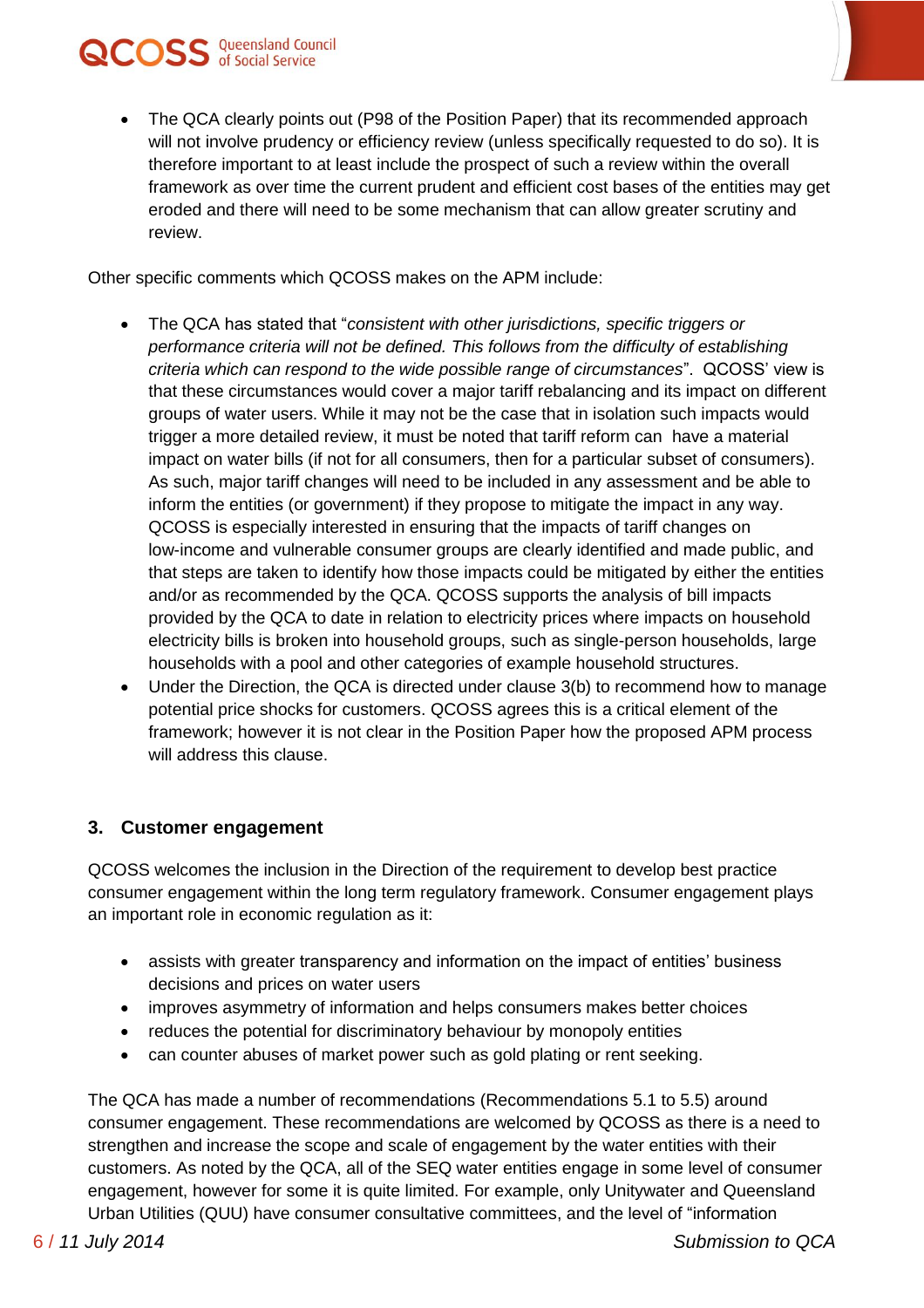transparency" in terms of publishing information on policies and on water bills varies significantly. Further, we note that many utility sectors are offering consumers more choice and becoming more sophisticated in their product offerings. This is the case in the telecommunications sector as well as electricity. These trends are also picked up in the Queensland Government's 30 Year Water Strategy, WaterQ, which identifies actions for introducing innovative tariffs and customer water plans, as well as improving consumer empowerment and community engagement in the residential water sector. These factors indicate that SEQ water entities will need to improve consumer engagement to ensure they are able to effectively operate in this new environment.

Further, we also welcome recommendation 3.24 which states that performance in customer engagement will be taken into account in assessing readiness of the entity for APM, as well as going forward in the QCA's annual assessments. The emphasis on consumer engagement in the review will be an important input to the QCA's process and will enhance the long term economic regulatory framework in the interests of consumers. This recommendation is consistent with the growing recognition among governments and regulators that protecting the long term interests of consumers requires input from consumers into regulatory processes. There are examples from the energy sector of how entitles must not only improve consumer engagement but also demonstrate how they are taking into account the views of their consumers.<sup>5</sup> Of critical importance in assisting this to occur is that in the energy sector there are resources available to allow consumer representatives to participate and effectively engage with the energy entities and the relevant regulatory agencies. This is not generally the case in the water sector where resources for consumer representation are much more limited. This raises the issue that in recommending a framework which includes greater consumer engagement it will be also necessary to consider possible resourcing options in to order to ensure that consumers' side is resourced and able to engage.

For clarity, we have outlined below our responses to each of the recommendations relating to consumer engagement:

#### *Draft Recommendations 5.1 and 5.2:*

*Each SEQ entity, in consultation with its customers, develop a strategy for customer engagement based on best practice principles.*

#### *Customer engagement should:*

*(a) promote understanding of customer's needs and be representative and responsive of customer views.*

*(b) be relevant, evidence based, open and transparent, timely collaborative, and cost-effective.* 

QCOSS's view is that "consumer engagement" ranges from a passive, one-way form of engagement, such as providing information to customers on the entities' service offering, to a more active form which involves the participation of customers in developing entities' policies. QCOSS recommends that the QCA clarify in its final paper the level of consumer engagement it is expecting and what "factors" it will use to assess the entities' engagement. QCOSS sets out examples here of the different levels of consumer engagement and recommends that the QCA take these into account when making its assessment on entities consumer engagement activities.

 $\overline{a}$ <sup>5</sup> For example, the Australian Energy Regulator (AER) considers the engagement undertaken by distribution businesses when reviewing their network revenues and prices.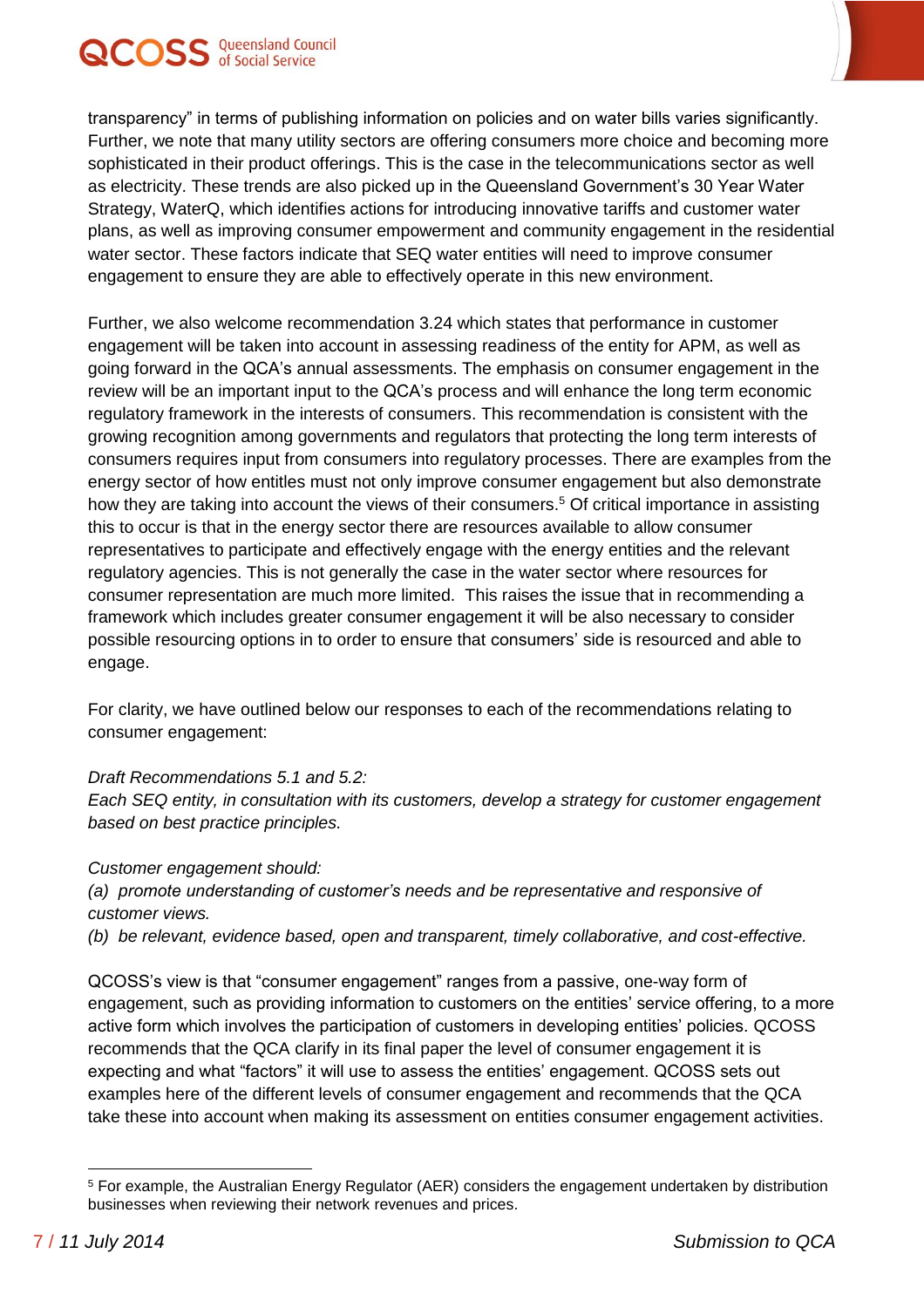

- Customer service offering: At its most basic level consumer engagement is about ensuring customers are informed on prices, changes in prices, policies and procedures of the entity. These should include information on issues that consumers are likely to know such as: the entity's current water prices, how to read the water bill, concessions available, hardship policies, complaints processes, concealed leaks processes, water usage information; how to read the meter, and so on. Efforts should be made to ensure that all customers can access the information, including vulnerable and disadvantaged customers. Information needs to be presented in a clear, plain English manner and not hidden in large intractable documents. It is also important to take into account the diversity of people in the community which means providing access to interpreters, ensuring information is in readable and large-print documents, that there are non-web channels for obtaining information and that hard copies of all documents are available on request. QCOSS notes that the current SEQ Customer Water and Wastewater Code mandates certain requirements around information transparency and that the QCA could monitor compliance with these as factors as a method for assessing an entity's performance against what is considered the absolute minimum level of consumer engagement.
- Prices and Bills: A requirement of the Direction is *"to assist customer understanding of how the costs of water and sewerage services influence prices*". QCOSS believes that the QCA take the lead in this respect by releasing public factsheets on the entities' prices and indicative impacts on bills in clear simple language. It would be particularly useful for the QCA to present the estimated bill impacts for different groups and household compositions (as the QCA currently does in its electricity price determinations). The entities will also have a part to play in ensuring that consumers are fully informed about prices, changes in prices and impacts on bills.
- Market information: This will involve regular customer surveys and focus groups which we note a number of the entities are undertaking on a regular basis. New policies and procedures can also be tested using these methods. There are advantages to undertaking pilots for new policies to "iron out" any issues before expensive implementation takes place. Care however has to be taken that surveys and focus groups are representative of all groups in the entities' serviced area, and that consumers are given all the necessary information in order to provide informed feedback. Care must also be taken to limit the extent to which this method is used in order to avoid survey "fatigue" which can actually result in consumers becoming more disengaged over time.
- Consumer representatives/advocacy group: Entities can also engage with representative groups (certainly for consumer consultation committees) and work through their networks to engage in two-way communication and engagement with consumers (such as getting information out and receiving feedback on their policies). This is the role of peak organisations such as QCOSS. It is important that a range of peak organisations are engaged to ensure effective representation of the broader community, and should include but not be limited to: culturally and linguistic diverse communities, youth, Aboriginal and Torres Strait Islander people, seniors, tenants and people with disability. It is likely that councils should already have good networks in place with the local representative groups in their area and entities can use these networks where possible.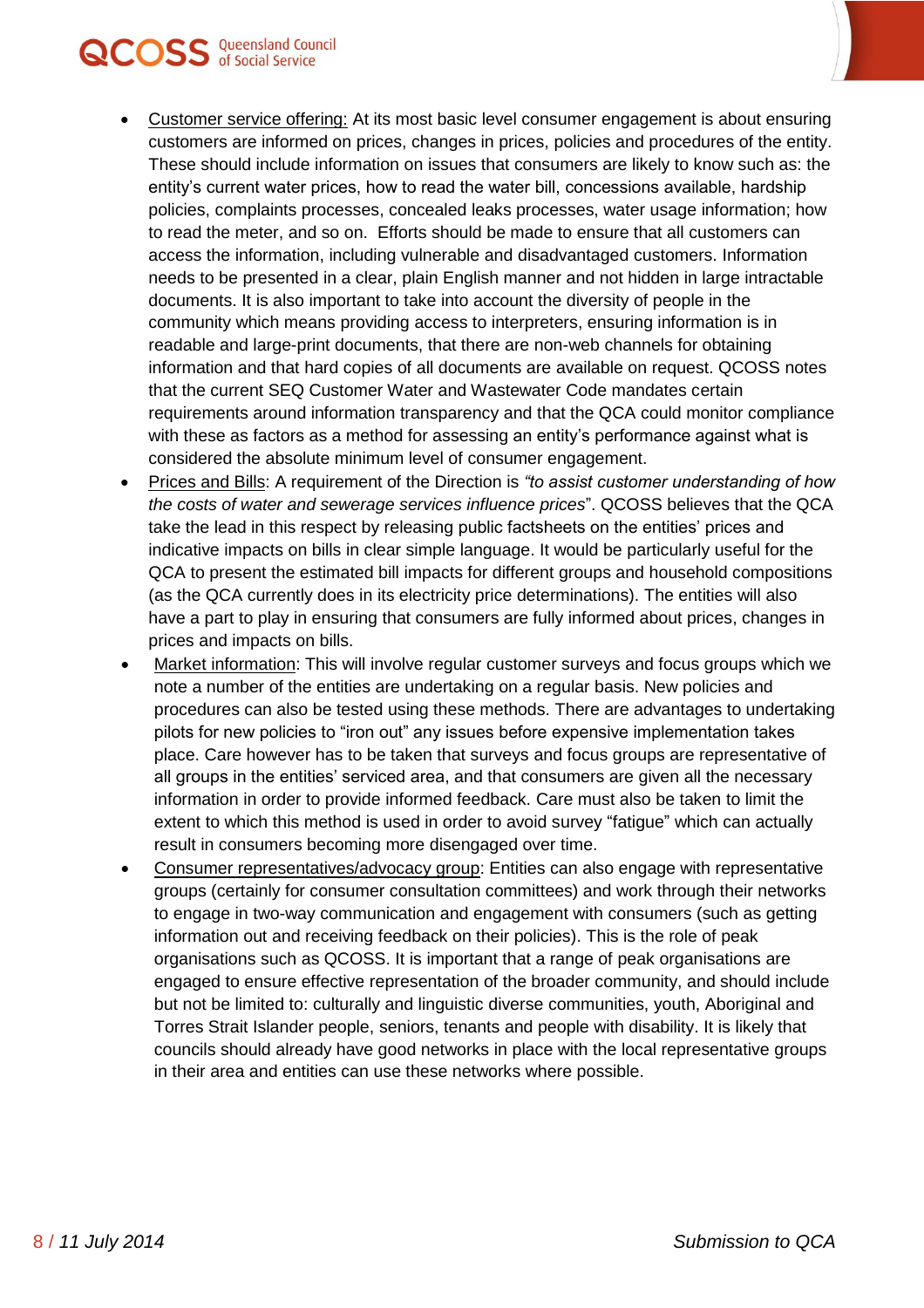



#### *Draft Recommendation 5.3:*

*The customer engagement strategy should include a Customer Consultation Committee.*

QCOSS participates as a member of both Unitywater and QUU's consultation committees. We also participate as members of a range of other customer representative committees across the energy sector. QCOSS has found them to be an effective means for entities to actively engage with consumer representatives and vice versa. They allow entities to introduce/test new policies (confidentially) and get feedback from committee members. They also allow members to bring consumer interests, trends and issues to the attention of the entities' as well as building the capacity of organisations to get a better understanding of the entities' business operations and cost drivers. The latter is very important as water matters, especially pricing and tariff structures, are often very complex. There is clearly an information and knowledge imbalance between consumers and entities which, can be addressed by increasing the knowledge of consumer representatives over time.

QCOSS supports the establishment of consumer consultation committees for all five entities including the council based water businesses. We note that this may be problematic for the smaller entities in Redlands and Logan given their smaller customer base. However, APM is a light handed regulatory framework which in part relies on greater consumer engagement (than might be required under a cost of service review approach) to be effective. As such, even smaller entities should make efforts to build local networks to formally engage with their consumers and representative groups.

#### *Draft Recommendation 5.5:*

*The QCA will assess these customer engagement strategies and provide, where appropriate, advice to entities on possible improvements to ensure best practice .*

The QCA has not prescribed the nature or level of consumer engagement other than to recommend a consumer engagement strategy and the establishment of customer consultation committees. As discussed above, there is a wide spectrum of consumer engagement that ranges from passive one-way information provision to active two-way participation in policy making. The different entities are likely to sit at different points along this spectrum. Consequently it may be difficult for the QCA to assess the different strategies and come to an overall position on the extent to which consumer engagement is effective. QCOSS therefore recommends that the QCA provided further guidelines on best practice consumer engagement to clarify the basis against which the QCA will assess the entities' performance on consumer engagement. Requiring consumer engagement measure without clarification about the nature of the engagement and its purposes is likely to result in measures that are tokenistic and do not result in any benefits for consumers. This outcome would not be desirable for either the water entities or consumers.

#### **4. Service quality performance reporting**

QCOSS welcomes the inclusion of the requirement for the QCA to recommend service standards for assessing the performance of the entities. As water is an essential service, from a consumers' view the quality of service is as important as an efficient price to ensure that at the most basic level everyone has access to good quality water. The inclusion of service standards recognises that the framework must protect customers from market failure in the performance of the water entities.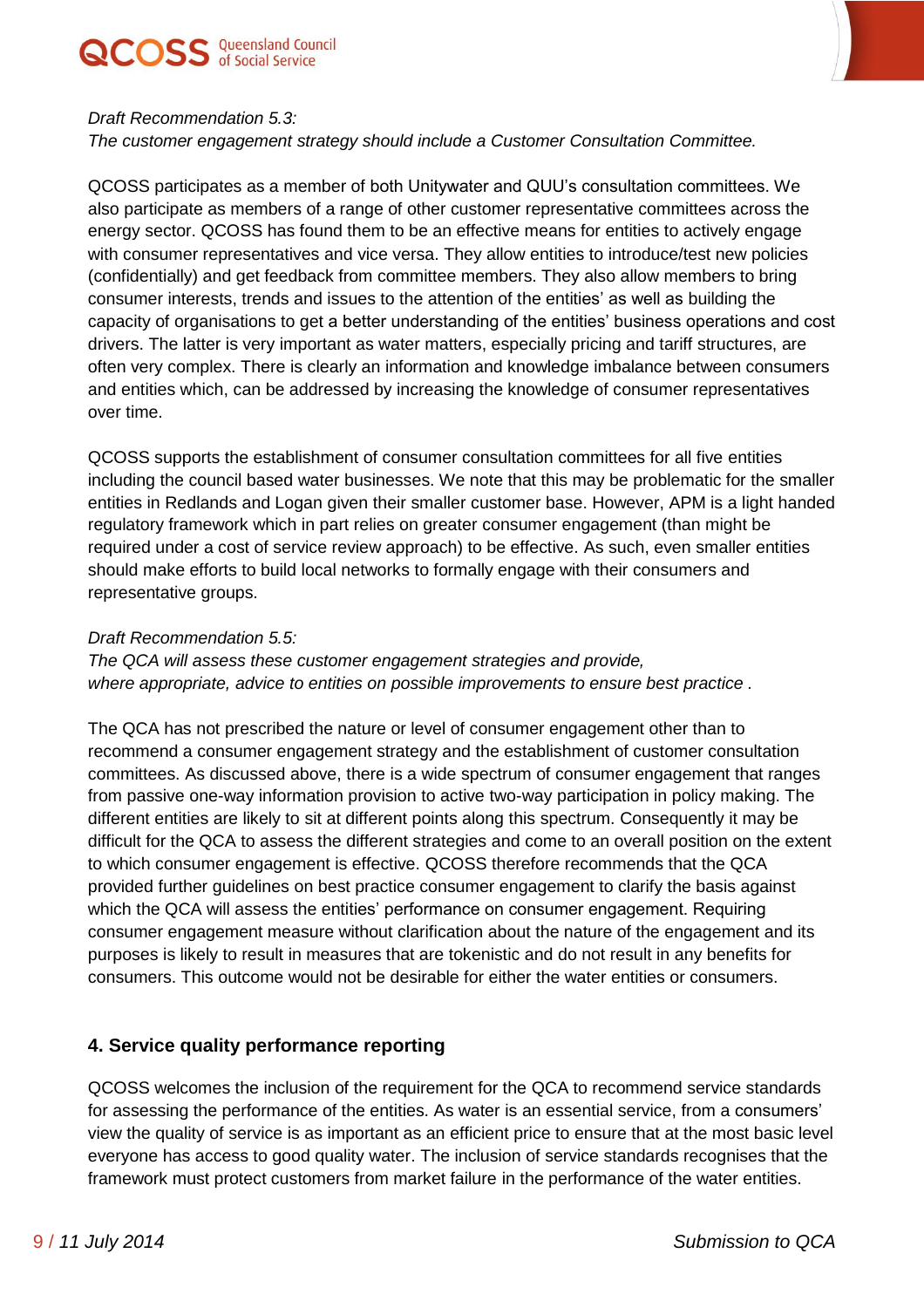

The 38 service standards nominated by the QCA's Position Paper (Section 7) primarily achieve outcomes relating to:

- protection of public health by setting out minimum service standards on water quality; and
- provide for water supply security and reliability, for example, by setting out minimum service standards for asset serviceability in terms of maintenance and upgrades, and the number of planned and unplanned interruptions.

However QCOSS is disappointed that there are only a limited number of service standards relating to:

- the protection of customers where there is the potential for an imbalance in the relationship by specifying minimum service offering around complaints and disputes; and
- the minimum service offering for customers who have difficulty meeting the cost of essential water supply.

The QCA refers to the list of key performance indicators which are documented on the DEWS website and which constitute important new reporting requirements for entities' performance across Queensland. These indicators have only two indicators relating to complaints – one of which relates to water and sewerage quality. However, it is noted that the QCA states (P104 of the Position Paper) that DEWS propose to require that the SEQ entities and others with connections over 10,000 comply with the National Performance Reporting. This will pick up the more comprehensive NPR indicators on complaints.

Of concern to QCOSS is that there are no indicators relating to the performance of the entities with respect to their service offering for managing customers in financial difficulties. The provision of hardship policies is an important component of the service offering of all water entities in terms of protecting low-income and vulnerable consumers who may be struggling to meet the costs of their essential water needs, as well as providing a safety net for any consumer who may face temporary financial hardship from time to time that impacts on their capacity to pay. QCOSS accepts that it may be problematic to come up with a service standard which captures the performance of an entity around the provision of hardship policies given that there are many external variables which impact the incidence of financial hardship. We also note however that other Australian jurisdictions have included a number of service standards or indicators which they report on which relate to customer service around financial hardship. For example, the economic regulators in Victoria and Tasmania collect information about the debt levels of customers subject to flow restriction/legal action; hardship grants; payment plans; and number of concession recipients.

QCOSS also notes that in Victoria the Essential Services Commission (ESC) rolled out the following hardship-related Guaranteed Service Level (GSL) in 2012:

*Restricting the water supply of, or taking legal action against, a residential customer prior to taking reasonable endeavours to contact the customer and provide information about help that is available if the customer is experiencing difficulties paying.*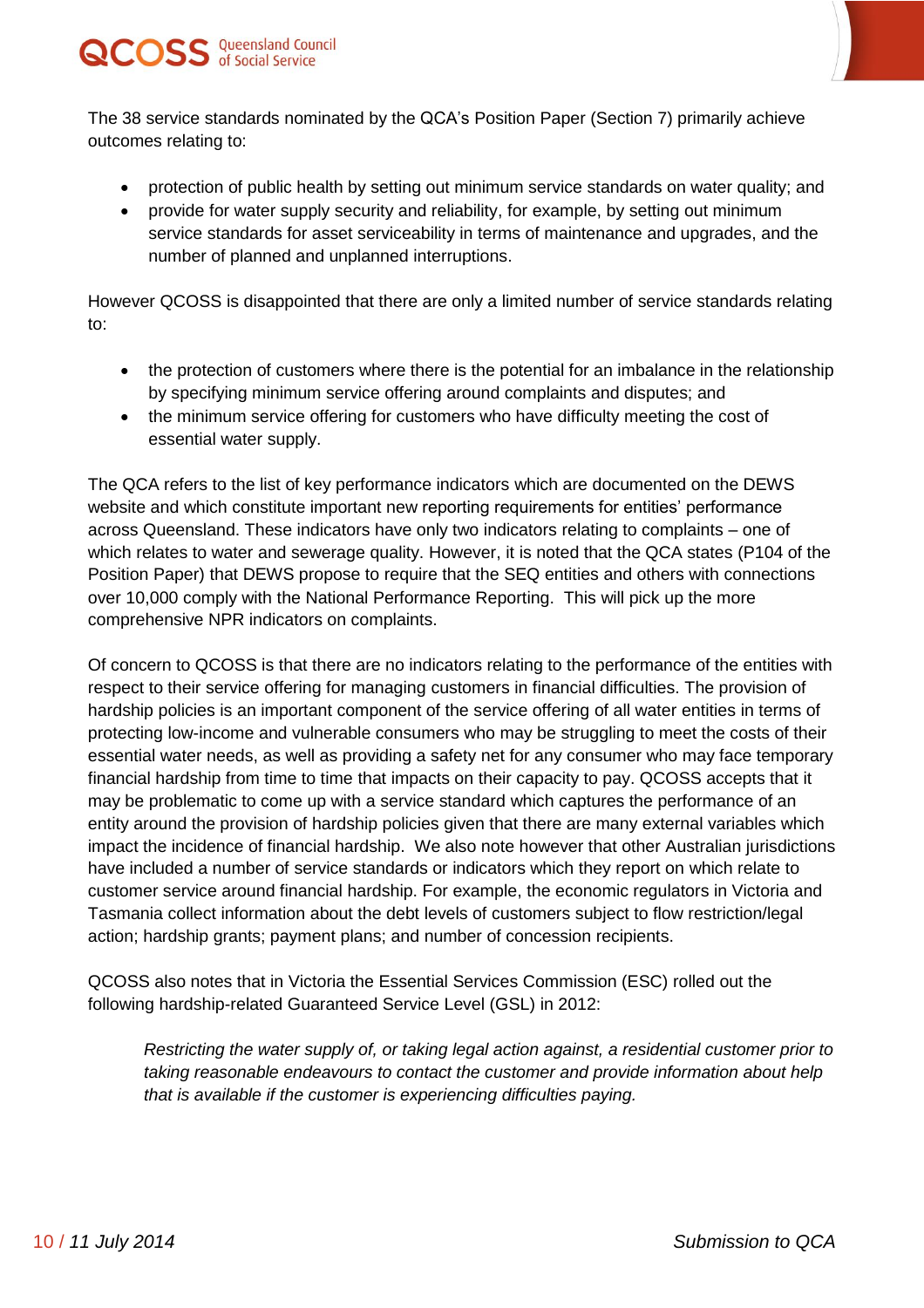

This GSL has been implemented since 2012 and a \$300 fixed payment amount applies to a breach of the hardship related GSL scheme by a water business $^6$ .

QCOSS recommends further consideration be given to the inclusion of indicators on the number of customers in financial difficulty and around standards relating to hardship services in the long term regulatory framework. QCOSS acknowledges that it may not be feasible currently to develop service standards around hardship given the current provisions in the SEQ Water and Wastewater Code which are extremely light-handed and do not require entities to actively implement policies. However, QCOSS suggests this could be introduced as part of the long term framework in the future, especially if the hardship provisions in the Code are strengthened following its review, which is currently being undertaken by DEWS. QCOSS recommends that the QCA at least recommend in its Final Report that in the future the APM framework will revisit the inclusion of service standards relating to hardship.

#### **Specific comments on the long term framework for SEQ Water Entities – Position Paper**

- Timelines associated with reporting (2015-16) P25: It is not clear from the text if the draft Monitoring Reports which are intended to be provided to the entities on 29 January 2016 will be made publically available and open to public consultation. In the interests of transparency it is expected that the reports would be available for comment. This will allow for greater scrutiny and is considered to be part of the Authority's own consumer engagement.
- Draft Recommendation 3.18, P36: This recommendation lists a number of situations which will be accepted by the Authority as pass-throughs including where there are market-driven changes in WACC. It would be useful if these were explained in more detail in the Final Position Paper to understand under what circumstances these changes can be passed through. The WACC charge makes up a large component of the price and hence any changes in it are likely to have a material impact on prices.
- Draft Recommendation 3.23 and 3.24, P38: In these recommendations, the Authority refers to its recommended regulation as "long-term performance monitoring" and "light-handed price monitoring". Although a small point, it is confusing when different names are used for the same thing. Consistent naming of the regulatory approach throughout the document is required.
- Table 9: Review of Trigger Scenarios: It is not clear why scenario 4 triggers a possible price determination while scenarios 5, 6 and 7 trigger probable or highly likely cost of service reviews. A price determination as explained in the draft position paper would appear to be a more heavy handed form of regulation than a cost of service review.
- Draft Recommendation 3.20, P38: The term "full cost of service review" is used in this recommendation with reference back to Table 9 where it is simply a "cost of service" review. Again a very minor point however the use of different names suggests that somehow they are different. As a more general comment there is need for consistency and simplicity of terminology in the report about the different forms of economic regulation. It would be useful to present a spectrum of economic regulation going for light handed to heavy handed in the report to understand where APM sits with respect to cost of service review and deterministic review.

 $\overline{a}$ <sup>6</sup> Essential Services Commission (2012), Hardship Related Guaranteed Service Level Review Final Decision. [http://www.esc.vic.gov.au/getattachment/454fcbdd-b465-48bd-9a17-2b3d3b8f7864/Final-Decision-](http://www.esc.vic.gov.au/getattachment/454fcbdd-b465-48bd-9a17-2b3d3b8f7864/Final-Decision-Hardship-related-guaranteed-service.pdf)[Hardship-related-guaranteed-service.pdf](http://www.esc.vic.gov.au/getattachment/454fcbdd-b465-48bd-9a17-2b3d3b8f7864/Final-Decision-Hardship-related-guaranteed-service.pdf).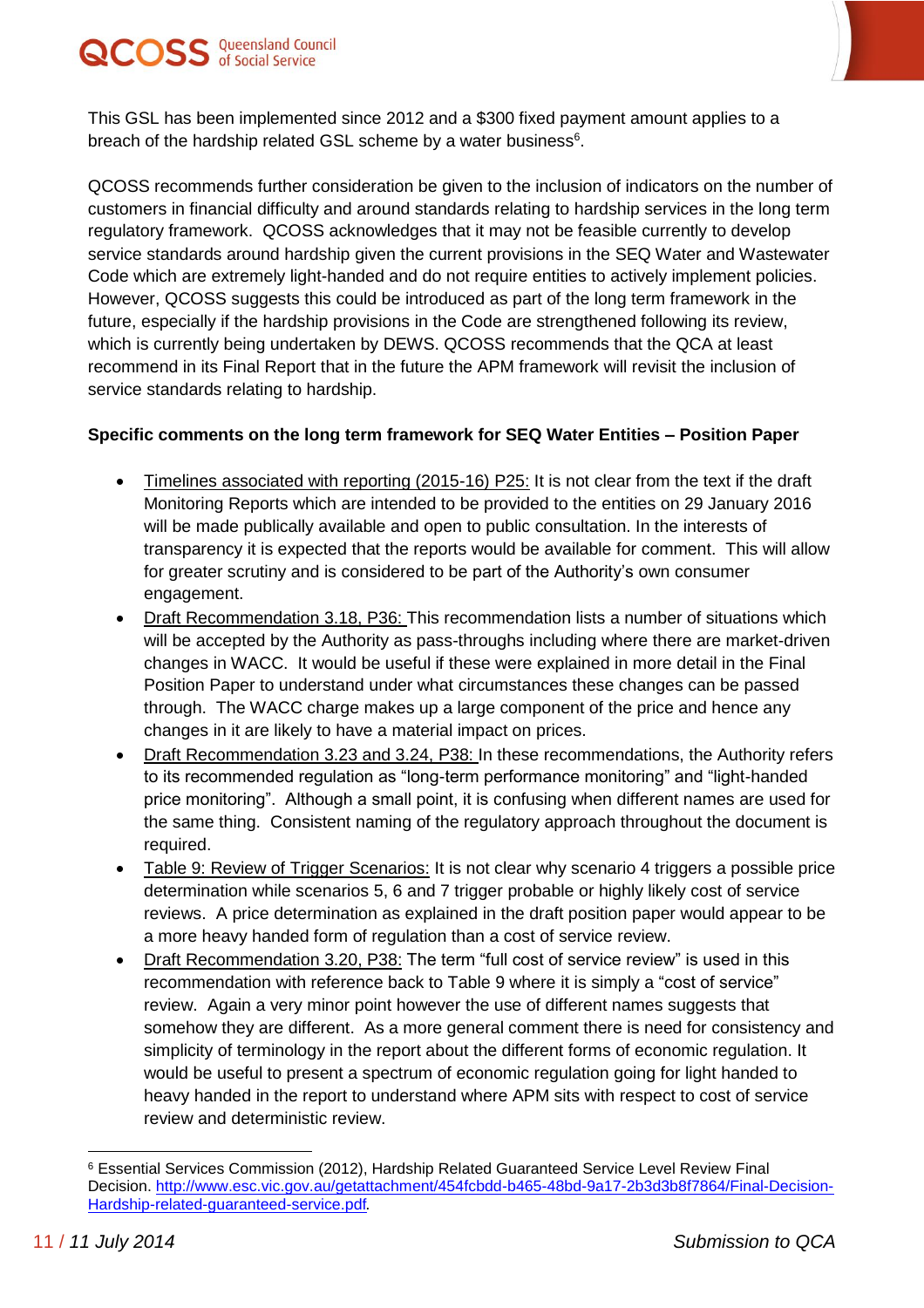

 Draft Recommendation 3.21, P38: This recommendation states that the Authority will "*publicly report any concerns with an entity's customer engagement, policies or procedures, investment strategy, or pricing principles…*" It would be helpful if these factors were reported publicly regardless if prices and costs are within the CPI-X or not and regardless of changes in service standards. Given that these items will not be included in any decision to trigger a cost of review (or determination?) and that the Authority has concerns relating to them, then in addition to posting the concerns on a website/press release, a more active form of "publicly reporting" is warranted, including that the Chair of the Authority write to the entities' shareholding councils with a copy to the relevant water supply Minister documenting the concerns.

### **5. Pricing principles**

#### *Clarity as to the intent of the Pricing Principles*

The Direction requires the QCA to develop Pricing Principles. However it is not clear in the Direction what the intent of the principles are and to what extent they are likely to be prescriptive in that the entities will have to have regard to them and show cause when they do not adhere to them. The QCA has made its understanding of the role of the pricing principles quite clear in media release on the Pricing Principles Position Paper on 27 March 2014 in which the Chairman Malcolm Roberts pointed out that *"the pricing principles would apply to the full range of urban water services, including residential supply, sewerage, water recycling and stormwater re-use"* and *"the principles are intended to promote water prices which are efficient, equitable, transparent and sustainable".*

It is acknowledged that it will be a government decision on the extent to which the QCA's recommendations with respect to the principles are to be implemented. QCOSS's view is that they are a much welcomed guidance to the water entities as to how to set prices which achieve economic efficiency, transparency, sustainability and equity. However they should not preclude water entities from achieving other objectives especially for equity or social reasons. Already a number of entities have undertaken, or are soon to undertake, significant changes to tariff structure which are unlikely to be consistent with some of the draft recommendations (such as Rec 1.5 Long run marginal cost). For example, Unitywater changed its tariffs commencing in 2013-14 following consultation with consumers which found that they wanted to have more control over their water use and hence have larger usage charges and smaller fixed charges. The Gold Coast City Council has also indicated that they are considering new tariff structures and are currently undertaking extensive consumer consultation.

Another factor is understanding the role of the Pricing Principles with respect to the priorities and actions set out in *WaterQ,* which was released in June 2014 following an extensive consultation process. We note it was released after the Position Paper and therefore it was not possible for the QCA to take its priorities and actions into account when developing its positions papers. However, for the final report it is necessary for *WaterQ* actions and priorities to be considered. For example, rather than a prescriptive approach to tariff structure, the Queensland Government has indicated under Priority 1: Customer Empowerment and Community Engagement, Action 1.1: Innovative Tariff Structures that "*service providers will investigate alternative pricing options to meet customer and business needs*". This would indicate that the Queensland Government is looking to allow greater flexibility for entities in their tariff design and that they are expecting entities to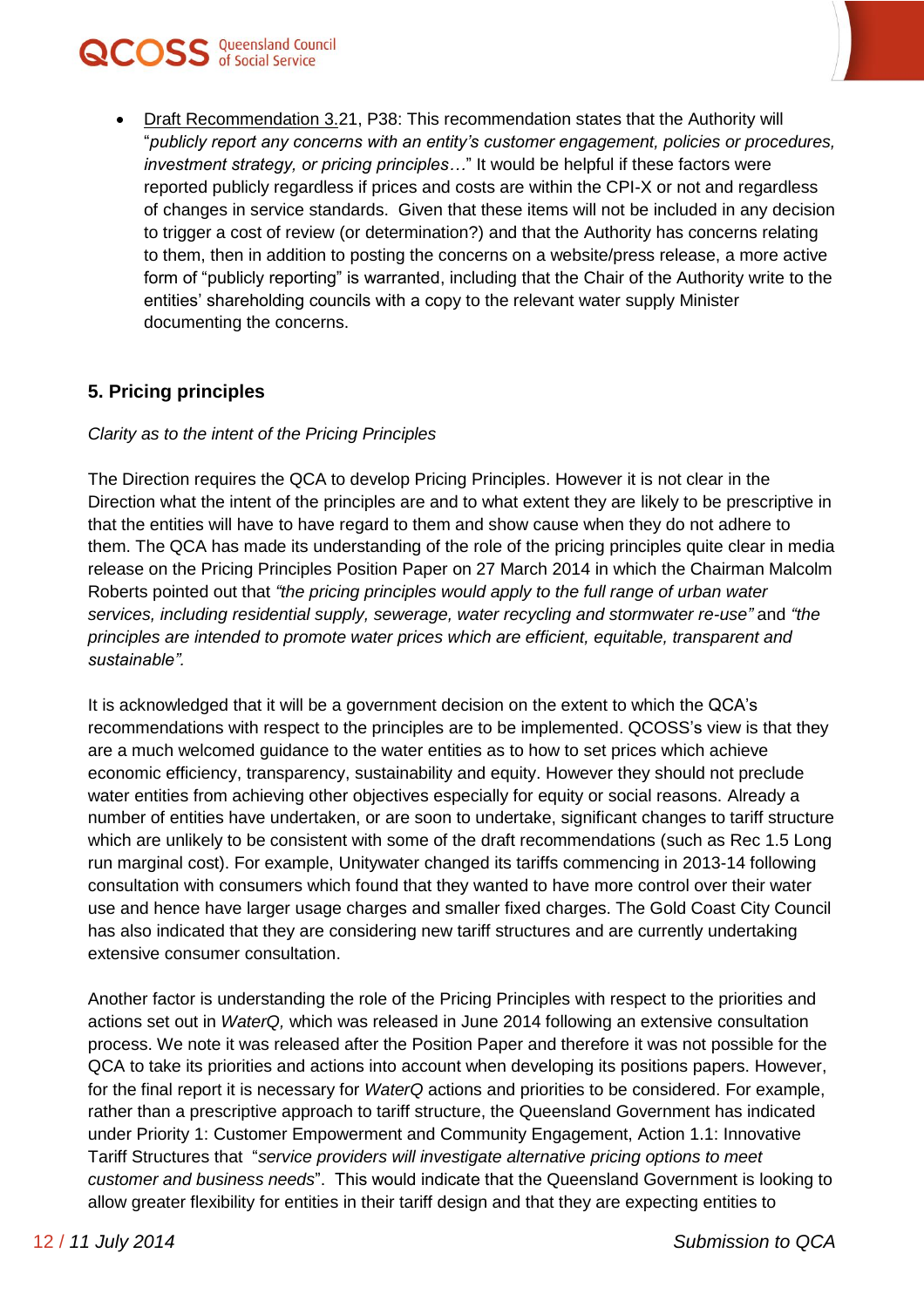

investigate alternative pricing options that meet customers' needs. Furthermore, under Priority 2: Affordability and Equity, Action 2.1: Investigate Tenant Billing, the Queensland Government is looking to conduct an investigation into the costs and benefits of full tenant billing. This investigation will consider the charges for tenants, including in apartments and units, as well as direct billing from the retailer or via the lessor. The Pricing Principles are important as it is likely they will be able to guide and inform the implementation of such actions should changes be proposed.

#### *Metering and billing arrangements*

QCOSS does not support draft recommendation 2.14 which proposes to bill tenants for both the fixed and variable charges for water and sewerage. This would be a backward step from the current situation which is set out in the *Residential Tenancies and Rooming Accommodation Act*. Lessors are currently allowed to pass on usage (variable) charges to tenants provided that the property is individually metered; it is included in the tenancy agreement; and there are (WELS 3) water efficient devices in the property. Lessors are not allowed to pass on variable sewerage charges.

QCOSS is strongly against tenants being billed for the fixed costs of water bills as these are already recovered by lessors as part of the rent of the property. This is in recognition that water infrastructure is not an "extra" but that tenants would not and should not be prepared to rent a property which does not have access to water and sewerage facilities. They are integral features of the property just like the roof or walls, and should be recovered in the rent.

In addition, it is important that any billing of tenants for water should only be if lessors have installed WELS water efficient devices. This is an important requirement which should be included in any principle on water charging for tenants in recognition that tenants do not have any control over the extent to which a property is water efficient. Without this requirement there is no incentive for lessors to install water efficient devices. In Queensland and New South Wales properties have to have WELS 3 compliant water efficient devices installed and this should remain and be reflected in the QCA's pricing principles.

Furthermore, is unlikely that the landlords will adjust rents downwards if they are allowed to pass on water costs. The rental market in SEQ is fairly tight and there is not sufficient bargaining power for tenants to force rents down if they now begin paying for water. Unless it is prescribed in law (and monitored/policed) lessors will not make a once-off rent adjustment to tenants. Tenants are unlikely to report lessors in case the latter terminates the tenancy agreement.

Since the introduction of water charging for tenants in 2008, QCOSS has received anecdotal evidence which suggests that growing numbers of tenants are increasingly being charged for their water use in Queensland. In its consultation with the community sector, QCOSS is aware of a number of problematic issues with the current arrangements around tenant billing which we have raised with DEWS. In recognition of these issues, DEWS has included a full investigation into tenant billing as an action item in *WaterQ*. It is likely that the charging arrangements will be investigated and it is important that the Pricing Principles provide guidance that reflects efficient and equity pricing outcomes in the interests of consumers.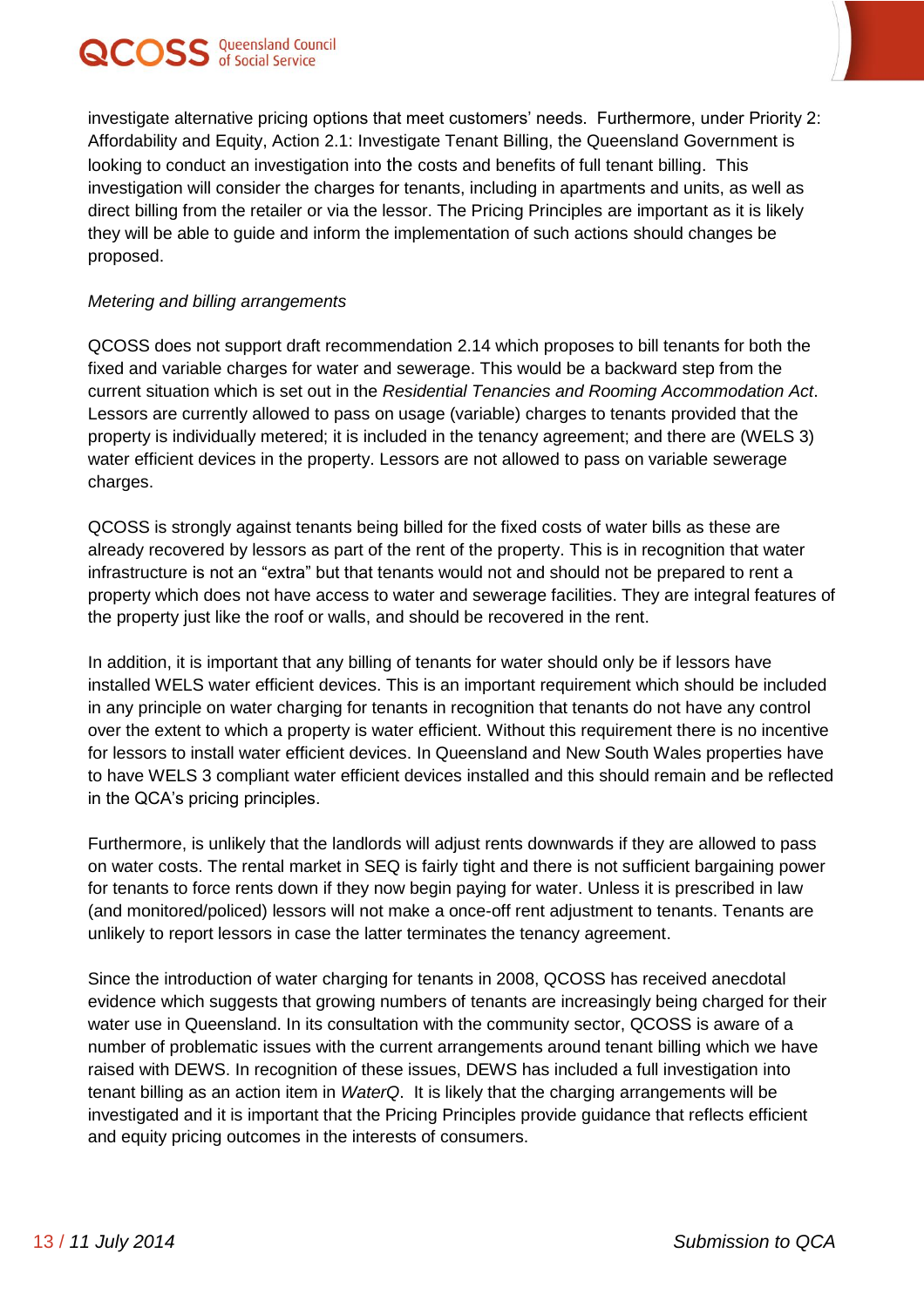



#### *Draft Recommendation*

*2.18 Concessions and rebates:* 

- *(a) reflect a generally consistent approach between the entities*
- *(b) be set to apply to either the fixed charge or as a total direct adjustment to the gross invoice amount*
- *(c) be capped so as not to subsidise discretionary use*
- *(d) be transparent with acknowledgement of the source of, and purpose for, particular concessions/rebates.*

QCOSS agrees with the QCA that a consistent approach to concessions is required across the water entities and that this should be achieved through state or local government support. We also agree that concessions should be transparent in terms of the source of the payment and its purpose.

QCOSS recently undertook a research project to examine alternative options for delivering concessions in the energy sector which identified a number of principles for best practice concessions.<sup>7</sup> We encourage the QCA to consider these principles in developing its recommendations for concessions and rebates in the water sector, particular the principles of horizontal and vertical equity.

We note that prices across the different SEQ water entities vary, as does the structure of the tariffs in terms of the balance of the fixed and variable charges. This presents a challenge in ensuring government-funded concessions are able to deliver equitable outcomes for different households across these different prices and tariff structures. Currently, the concessions for water bills are provided as a flat fixed payment which is discounted off the eligible customer's bill. The flat payment amount is set at the same level for everyone, even though household water bills can vary quite significantly according to the price and tariff structure of the water entity, as well as demand factors such as the number of family members in the household, the water efficiency of taps and home appliances, the need for high levels of water to cope with medical conditions and other factors affecting water use (some discretionary, others non-discretionary). Depending on the level at which the flat payment concession is set, this means some customers may not receive an adequate level of payment to make their water bills affordable, while other households may receive a payment in excess of their needs.

From a 'best practice' perspective, QCOSS recommends concessions be structured to deliver equitable outcomes for households across different tariff structures and different levels of nondiscretionary household usage. Specifically, QCOSS strongly recommends a percentage-based approach where the concession is paid as a percentage discount off the total bill. This ensures the concession is able to remain equitable as prices increase, and as tariff structures change, while also remaining equitable for households with vastly different water usage needs.

 $\overline{a}$ <sup>7</sup> Energising Concessions Policy [http://www.qcoss.org.au/energising-concessions-policy-australia.](http://www.qcoss.org.au/energising-concessions-policy-australia)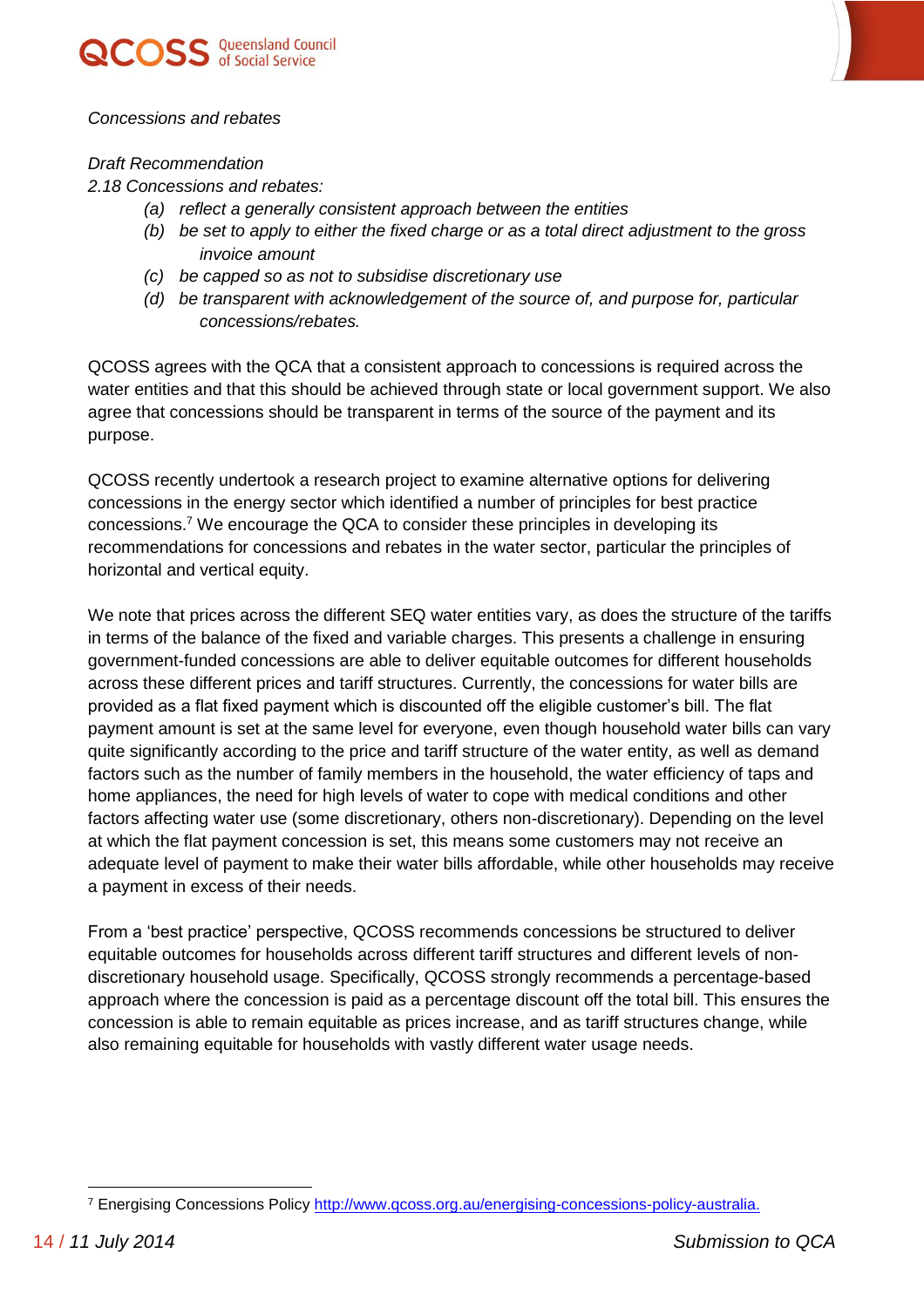Further, QCOSS believes that the eligibility criteria for concessions for people who require large quantities of water for medical reasons should not be highly prescriptive in terms defining medical conditions. QCOSS notes that there are a wide range of medical issues which might require consumers to have high water use – either permanently or temporarily – and there should be flexibility in the eligibility criteria to ensure that assistance is available to any vulnerable person who has a medical certificate to demonstrate they have a condition which requires management that results in a high volume of water being used.

### **6. Role of the QCA in protecting the interests of low-income and vulnerable consumers**

From consumers' view quality of service is often as important as an efficient price as water is an essential service that people need to have access to on a continuous basis. In other states this underpins the role of the economic regulator in having a wider role including ensuring that the interests of low-income and vulnerable consumers are taken into account. This role is specifically given by governments, for example, in Victoria the Water Industry Regulatory Order (WIRO) and Section 8A of the Essential Services Commission (ESC) Act requires the Essential Services Commission (ESC) to have a role in considering the benefits and costs of regulation for consumers and in particular low-income and vulnerable consumers. There are three main ways in which economic regulators have roles in supporting low-income and vulnerable people: (1) setting/monitoring customers' codes; (2) in pricing determinations; and (3) information reporting.

#### *Water customer codes*

Water customer codes provide protections for customers in terms of standards for billing, payments and collection. These requirements are especially important to support those in the community that may be unable to pay their water bills. By setting out robust provisions in these areas, the Code protects the interest of low-income and vulnerable customers and especially in preventing them from restricted access to an essential service necessary for health and well-being.

In Queensland, the Code is developed by the Queensland Government unlike other jurisdictions where it is administered by economic regulators. Depending on the jurisdiction, regulators have differing degrees of responsibility for some element of monitoring, compliance and/or approval of their codes' provisions<sup>8</sup>. There are examples of this in other essential services in Queensland, for example the *Electricity Act 1994* requires the Queensland Competition Authority (QCA) to enforce the provisions of the Electricity Industry Code and to report on and respond to breaches of the code. This is likely to be replaced by the National Energy Consumer Framework (from 1 July 2015) which will be monitored by the Australian Energy Regulator (AER) and breaches will be reported and penalties issued. The latter also has a role in assessing energy retailers' hardship policies which have to comply with the AER's Guideline for Hardship Policies.

 $\overline{a}$ 

<sup>8</sup> For example, the water customer codes in Victoria, Tasmania and Australian Capital Territory are developed and administered by their respective economic regulators. In the case of Victoria Urban Water Services Code, there are a number of guaranteed service levels which the Essential Services Commission approves and monitors. In Western Australia the Customer Code applies to all water providers licensed by the economic regulator, unless they have been exempted by the Minister for Water, providers are required to comply with the code as part of their licence conditions. Also in Western Australia the provider's hardship policy must be approved by the economic regulator.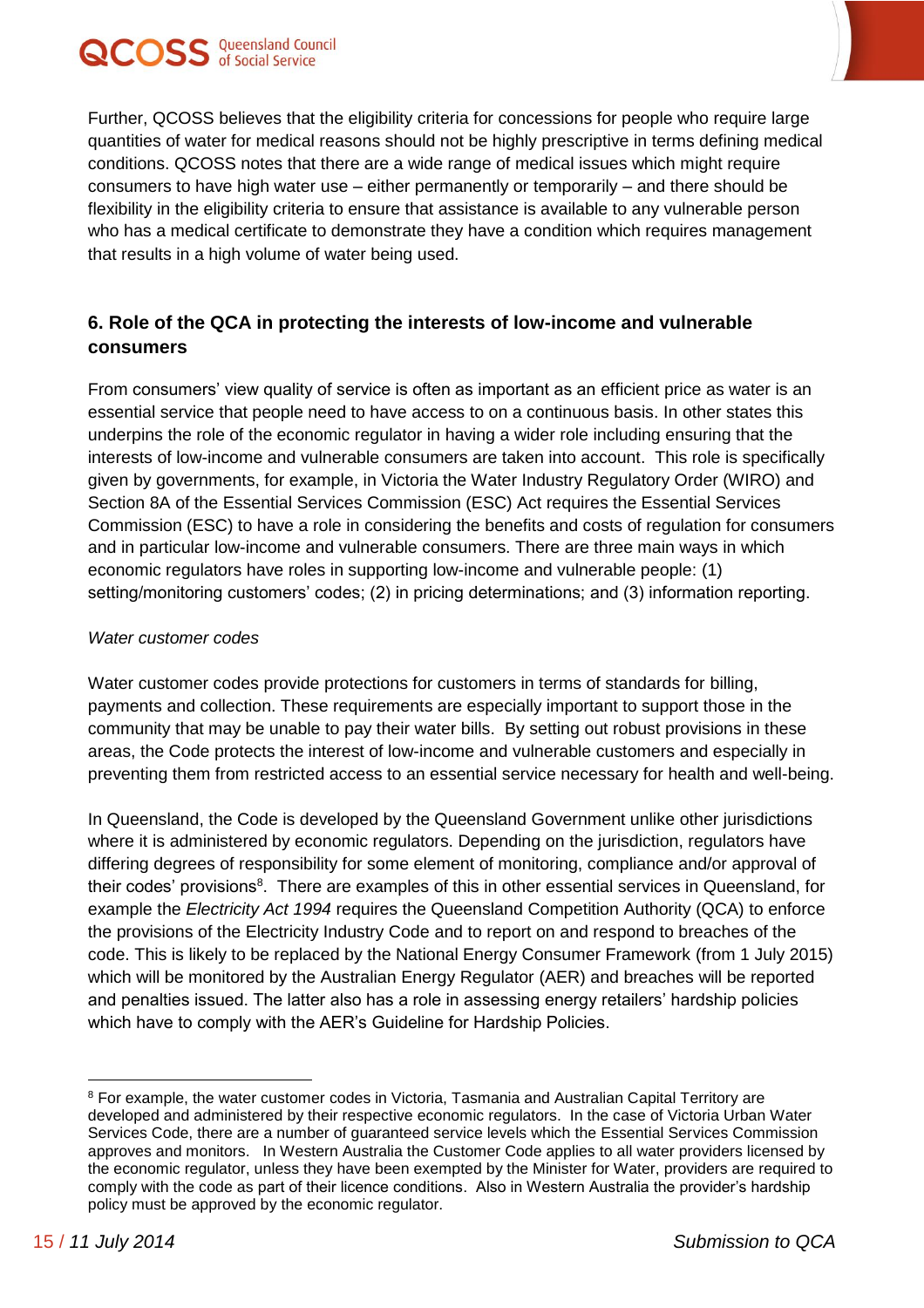

It is of concern to QCOSS that the SEQ Code's provisions are effectively non-enforceable as there is no monitoring or attempt to ensure water entities' compliance. It is expected that entities will comply with the Code. However, consumers (especially low-income and vulnerable consumers) are not likely to be aware of the Code and hence their obligations under the Code, and therefore are unlikely to be able to hold water entities to account in meeting the requirements of the Code. The Code currently is not an accessible document<sup>9</sup> and there is no requirement to publish it on entities' websites - however some, but not all, retailers publish it or at least refer to it as part of their Customer Charter.

QCOSS in its recent submission<sup>10</sup> to the review of the Code calls for customers to be: (1) made aware of the Code and its provisions by ensuring that it is an accessible and transparent document; and (2) ensuring that a number of key provisions that may impact on them are readily made available to customers (clearly placed on entities websites and a hard copy available on request), for example, hardship policy, concealed leaks and restricted flow provisions. In its submission on the Code QCOSS has also advocated *inter alia* for a more robust monitoring system to ensure compliance with the Code's provisions including those relating to financial hardship.

QCOSS acknowledges that the SEQ Code and its compliance is a separate regulatory process to that of economic regulation. However, as part of the overall long term regulatory framework, and after the review of the Code is completed, there may be scope for the QCA to have a role in monitoring compliance with the Code. This would strengthen the consumer empowerment and help ensure that the entities performance is effective and relevant for consumers. The ESC has been effective in this role (under the WIRO (Clause 17) 2012 with respect to monitoring compliance with the Victorian Customer Services Code.

#### *Pricing determination*

It is possible to support vulnerable customers in pricing determinations. For example, in the recent Victorian price determination 2013-2018, the ESC directed that \$5.4 million be spent by the entities addressing the needs of their hardship clients.

#### *Information reporting*

In its submission to the SEQ Price Monitoring Review 2013-2015, QCOSS highlighted that there is no formal recording/documentation on debt levels or the numbers of people receiving financial assistance, having flow restricted, or on a hardship program (payment plan) across water companies. As such, there is no way of knowing the extent of financial hardship in the water sector in SEQ and whether or not the policy response to water affordability by the Queensland Government and water entities is appropriate.

The QCA already undertakes this task with respect to electricity disconnections, financial assistance and complaints under Clause 8.5.1 of the Electricity Industry Code. Other economic regulators – such as the ESC in Victoria and the Independent Pricing and Regulatory Tribunal in NSW – collect and publish statistics on hardship from water businesses.

 $\overline{a}$ 

<sup>9</sup> It can be found on the Department of Energy and Water Supply's website, Queensland Urban Utilities and **Unitywater** 

<sup>10</sup> QCOSS 2014, Submission to the SEQ Water and Wastewater Code